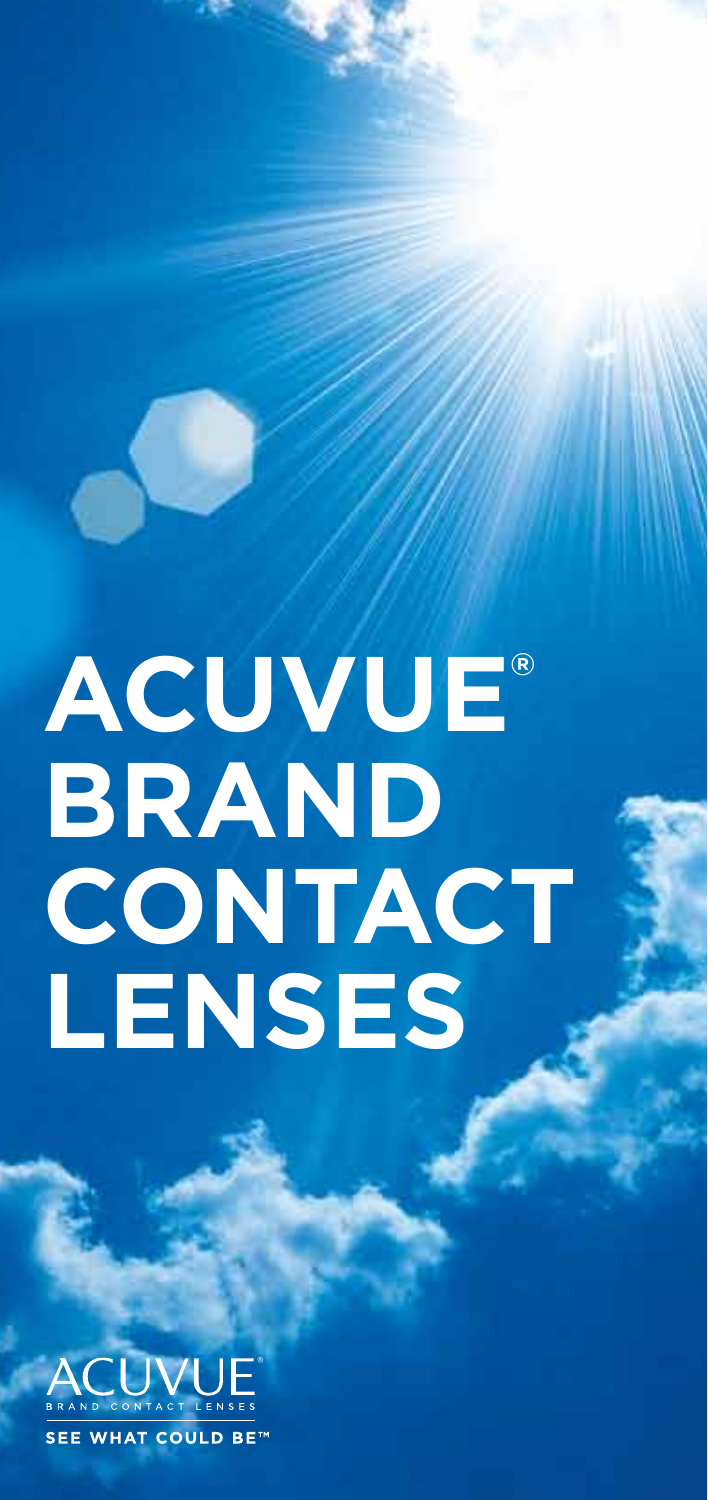#### **Why try contact lenses?**

contact lenses are an excellent alternative to glasses. They will affect how you see – and how other people see you.

#### **Why ACUVUE®** unable to move off the surface of the surface of the surface of the surface of the surface of the surface of the surface of the surface of the surface of the surface of the surface of the surface of the surfa **branded contact lenses?**

All ACUVUE® contact lenses are designed to be disposable for your health and convenience. We continue to research and develop new technologies to provide you with better products, more convenience and the healthiest ways to wear contact lenses.

Each ACUVUE® contact lens has UV protection and easy handling with a visibility tint & inside-out mark so your lenses are easy to see and handle. ACUVUE® continues to lead the way, striving for improvements in the areas of technology, creativity and product quality.

For information on ACUVUE® Brand Contact Lenses, please visit www.acuvue.co.uk

#### **What is the difference between daily disposable and reusable lenses?**

#### **Daily disposable lenses**

The healthiest and most convenient way to wear lenses. At the end of each day you simply throw your ACUVUE® lenses away and

#### **Reusable lenses**

These are lenses you can reuse and keep rather than throw away. At the end of each day, you take the lenses out and clean and disinfect them. The next morning you put the same pair back in again. ACUVUE® reusable contact lenses worn as a daily wear are replaced every two weeks with a new pair.

#### **Myth: Contact lenses can get lost behind your eye**

**Fact:** It's physically impossible for a contact lens to get lost "behind" your eye. A thin membrane covers your eye and connects to the inside of your eyelids, so the lens is unable to move off the

#### **Myth: Eye infections are common when wearing contact lenses**

**Fact:** Lens-related health problems can occur, but they are most commonly related to poor cleaning routines or other care-related issues. Ask your optician for cleaning advice.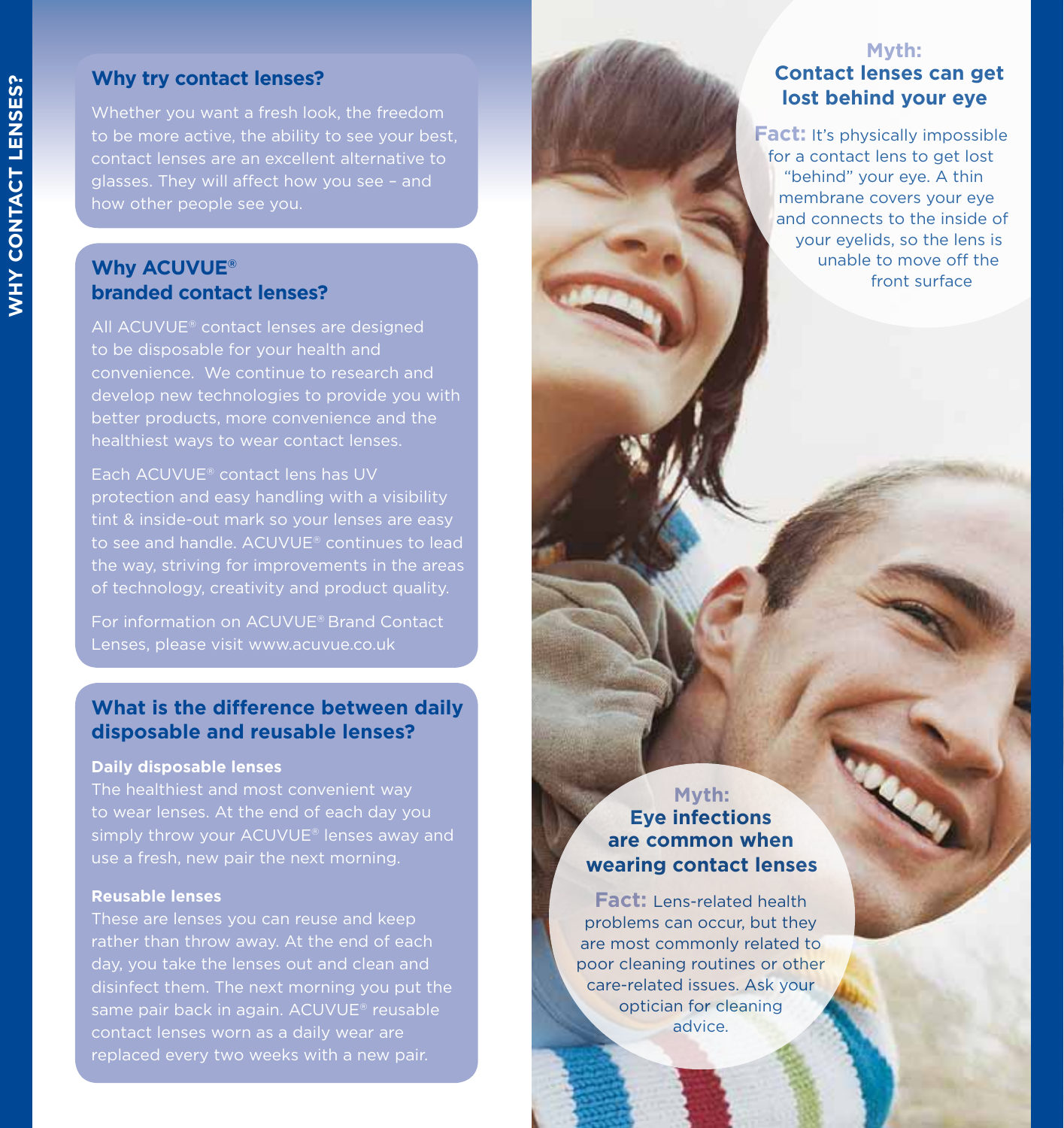

# *1•DAY* **ACUVUE® TruEye™** *For clear, white and healthy eyes*

#### **Are they right for you?**

ideal if you:

- Want a lens that is specially designed for the your eyes
- 
- 

#### **Why try them?**

*1•DAY* ACUVUE® TruEye™ lenses bring you all these benefits:

- More oxygen<sup>1</sup> giving you healthy, white, bright eyes
- The highest UV protection<sup>2</sup> of any daily disposable lens to protect your eyes from the sun's harmful rays
- An ultra-smooth lens to give you a comfortable wear

#### **What vision problems do they correct?**

- Short sightedness (myopia)
- Long sightedness (hyperopia)

**Myth: Contact lenses are difficult to take care of**

**Fact:** Contacts are simple and nearly hassle-free. Today's reusable soft lenses generally require just one type of solution to rub, rinse and store your lenses. And daily disposable lenses such as *1•DAY* ACUVUE<sup>®</sup> TruEve<sup>™</sup> or *1•DAY* ACUVUE® MOIST® need no cleaning at all – you simply throw them away at the end of every day.

> 1. Superior oxygen availability compared to other daily disposable hydrogel contact lenses 2. *1•DAY* ACUVUE® TruEye™ blocks 100% UV-B and greater than 96% UV-A. UV absorbing contact lenses are not substitutes for UV blocking sunglasses, as they do not completely cover the eye and surrounding area.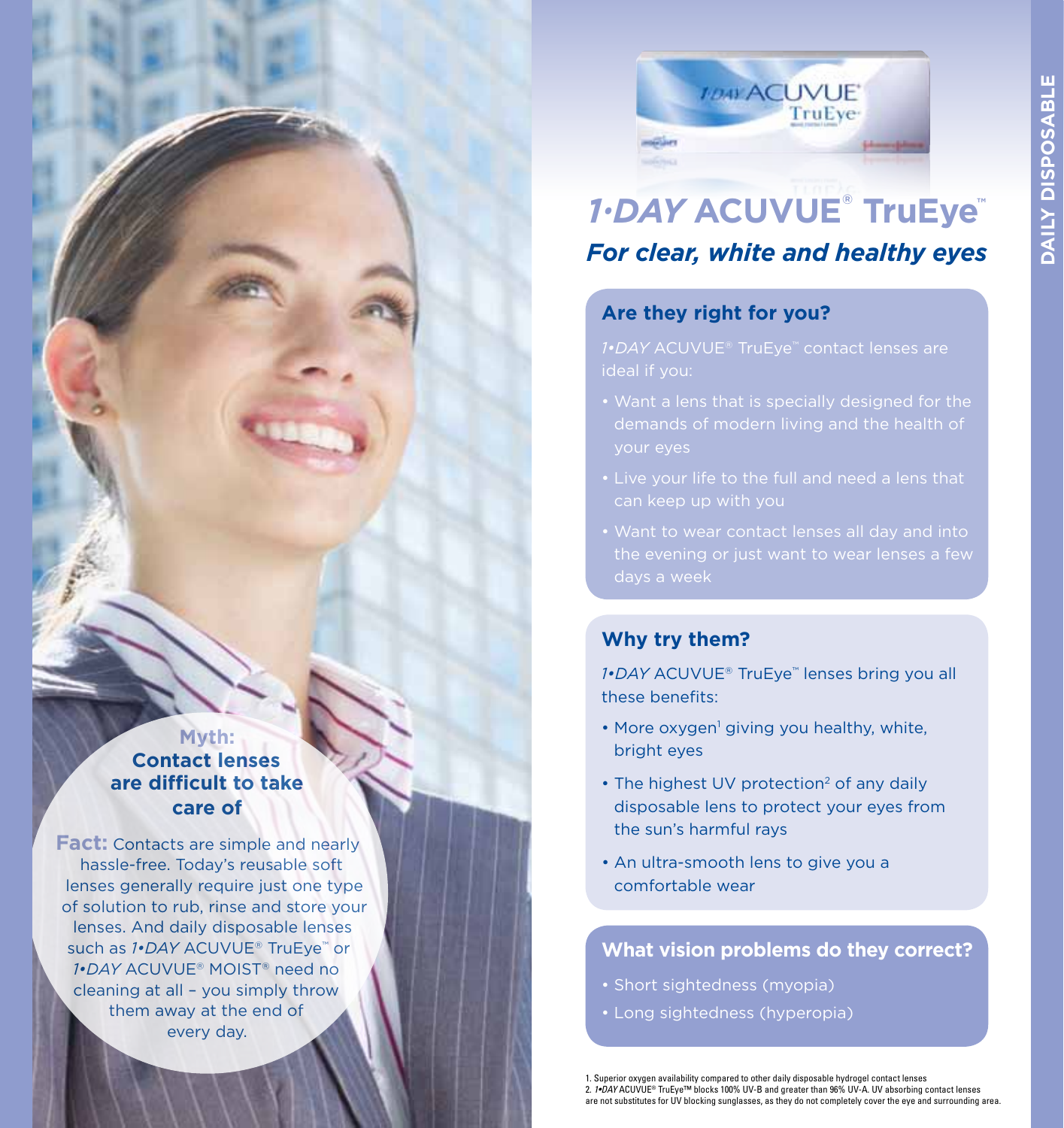

### *1•DAY* **ACUVUE® MOIST®** *For comfort that lasts*

#### **Are they right for you?**

- 
- Suffer from dryness or discomfort towards
- 

#### **Why try them?**

*1•DAY* ACUVUE® MOIST® lenses bring you all these benefits:

- Fresh and comfortable-feeling eyes, even at the end of the day
- High UV protection<sup>1</sup>
- The convenience and health of a fresh, new lens every day

#### **What vision problems do they correct?**

- Short sightedness (myopia)
- Long sightedness (hyperopia)

#### **Myth: Contact lenses are uncomfortable**

**Fact:** Soft contact lenses are comfortable, easy to wear and require just minutes to get used to. In fact, many people say ACUVUE<sup>®</sup> OASYS<sup>®</sup> Brand Contact Lenses feel almost like wearing nothing at all.<sup>2</sup>

1. *1•DAY* ACUVUE® MOIST® blocks greater than 80% UV-A and 95% UV-B rays. UV-absorbing contact lenses are not substitutes for UV-blocking sunglasses as they do not completely cover the eye and surrounding area. 2. JJVC data on file.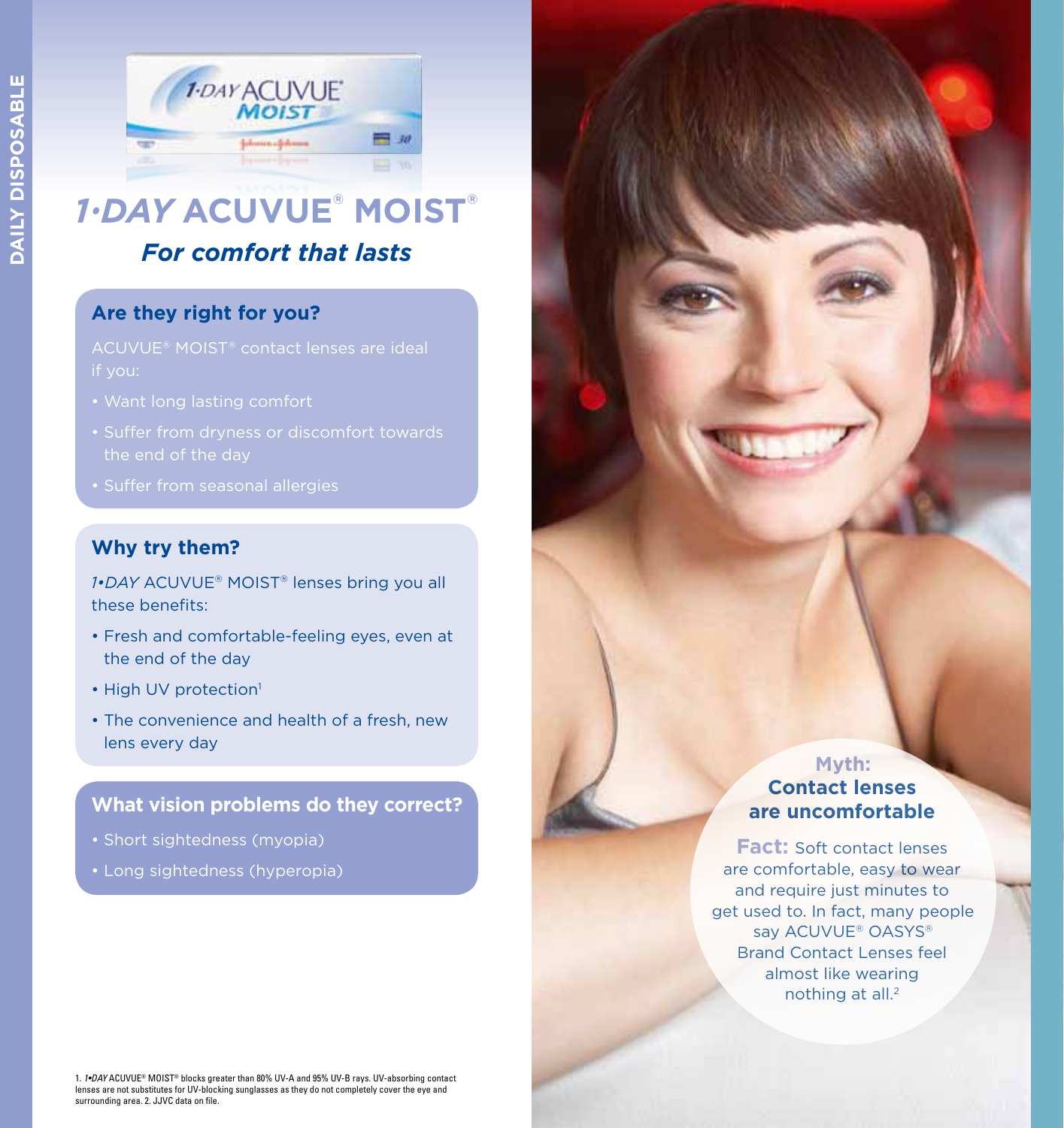

# **ACUVUE® OASYS® with HYDRACLEAR®** *Plus*

*Exceptional comfort even in challenging environments*

#### **Are they right for you?**

ACUVUE® OASYS® with HYDRACLEAR® *Plus* contact lenses are ideal if you:

- 
- the end of the day
- 

#### **Why try them?**

ACUVUE® OASYS® with HYDRACLEAR® *Plus* lenses bring you all these benefits:

- That 'no lens feeling' (8 out of 10 wearers actually forget they have them in)<sup>1</sup>
- Exceptional comfort when watching TV or working at a computer and in dry environments such as heated or air-conditioned spaces
- Superior oxygen delivery for healthy looking eyes<sup>2</sup>
- High UV protection<sup>3</sup>

#### **What vision problems do they correct?**

- Short sightedness (myopia)
- Long sightedness (hyperopia)

1. JJVC Data on File 2007 2. Superior oxygen delivery compared to ordinary hydrogel lenses 3. ACUVUE® OASYS™ block atleast 95% of UV-A rays and 99% of UV-B rays. UV absorbing contact lenses are not substitutes for UV blocking sunglasses as they do not completely cover the eye and surrounding area.



# **ACUVUE® ADVANCE® with HYDRACLEAR®** *Ultra long-lasting comfort*

#### **Are they right for you?**

ACUVUE® ADVANCE® with HYDRACLEAR®

- 
- 
- 

#### **Why try them?**

ACUVUE® ADVANCE® with HYDRACLEAR® lenses bring you all these benefits:

- Long-lasting comfort
- Excellent oxygen delivery for healthy looking eyes
- High UV protection<sup>1</sup>

#### **What vision problems do they correct?**

- Short sightedness (myopia)
- Long sightedness (hyperopia)

1. ACUVUE® ADVANCE® block greater than 90% of UV-A rays and 99% of UV-B rays. UV absorbing contact lenses are not substitutes for UV blocking sunglasses as they do not completely cover the eye and urrounding area.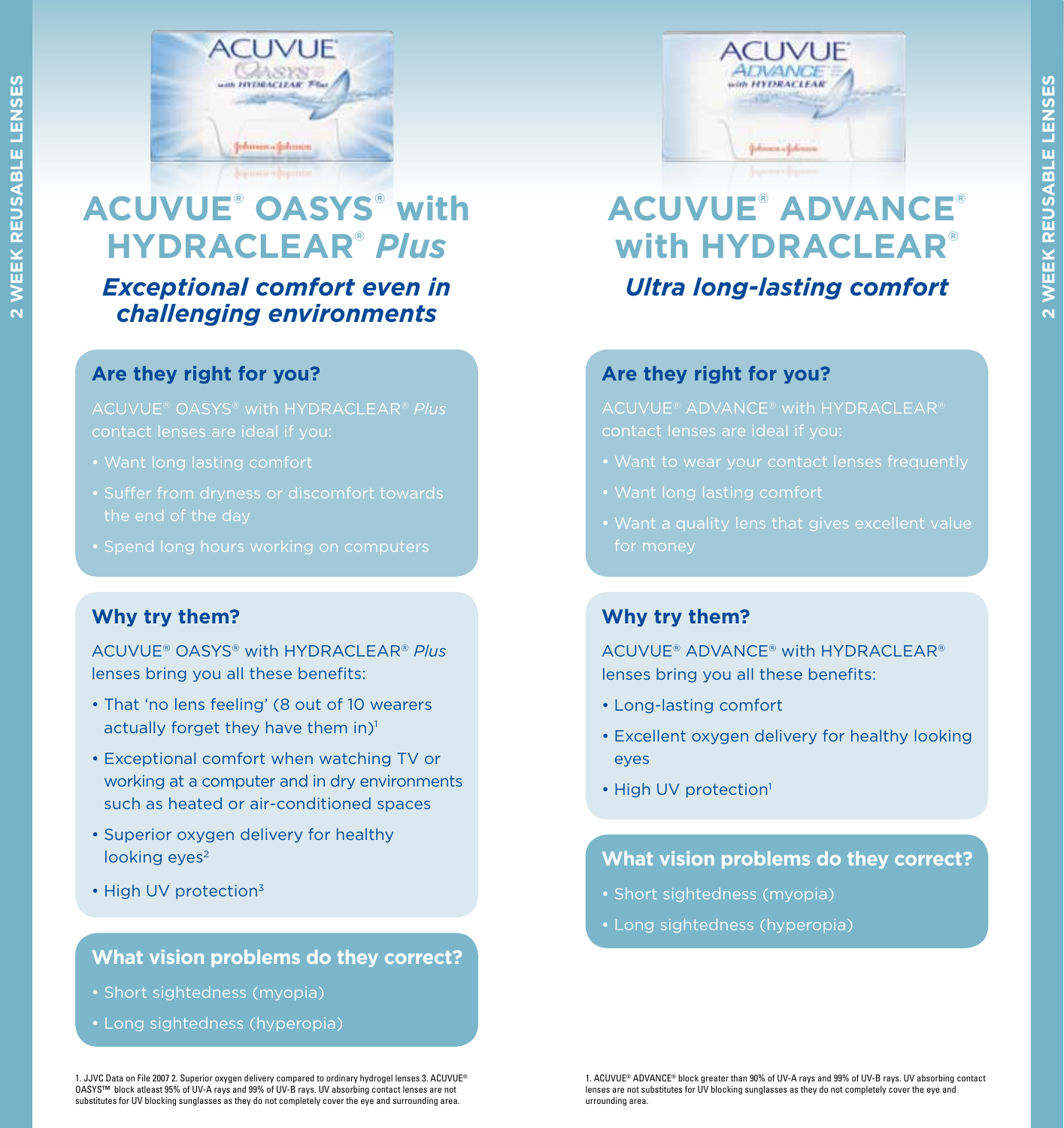#### **Myth: You can't wear contact lenses if you have astigmatism**

**Fact:** People with astigmatism can enjoy all the freedom and benefits of contact lenses. *1•DAY* ACUVUE® MOIST® for ASTIGMATISM combines our unique Accelerated Stabilisation Design that can help to naturally align your lenses every time you blink, with patented LACREON™ technology for superior comfort.



## *Superior vision and comfort throughout the day 1•DAY* **ACUVUE® MOIST® for ASTIGMATISM**

#### **Are they right for you?**

*1•DAY* ACUVUE® MOIST® for ASTIGMATISM contact lenses are ideal if you:

- Experience blurred or variable vision throughout the day with your current lenses
- 
- Want the freedom and convenience of a daily disposable lens

#### **Why try them?**

*1•DAY* ACUVUE® MOIST® for ASTIGMATISM lenses bring you all these benefits:

- Clear and stable vision no matter how active your lifestyle may be
- Freedom to enjoy your favourite sports, travel or take a break from your glasses
- Excellent end-of-day comfort
- High UV protection<sup>1</sup>

**What vision problems do they correct?**

• Astigmatism

1. *1•DAY* ACUVUE® MOIST® for ASTIGMATISM block at least 95% UV-B and 80% UV-A rays. UV absorbing contact lenses are not substitutes for UV blocking sunglasses as they do not completely cover the eye and surrounding area.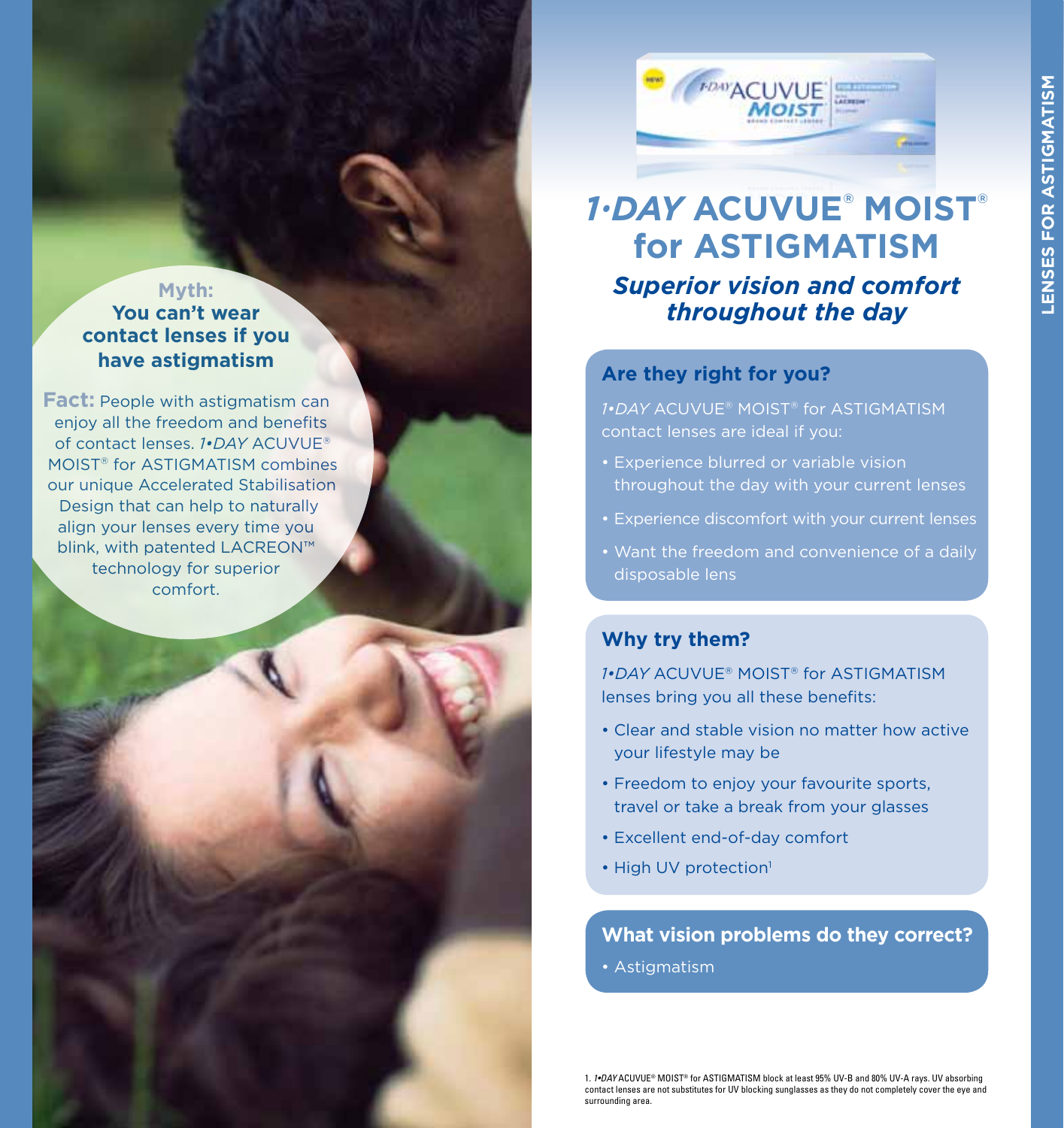

## *Clear, stable vision' and comfort throughout the day* **ACUVUE® OASYS® for ASTIGMATISM**

#### **Are they right for you?**

ACUVUE® OASYS® for ASTIGMATISM contact lenses are ideal if you:

- Want clear, stable vision<sup>1</sup> and exceptional comfort, no matter how active your lifestyle
- Experience blurred or fluctuating vision throughout the day
- Spend long hours working on computers
- Spend time in heated or air-conditioned environments which can dry out your eyes

#### **Why try them?**

ACUVUE® OASYS™ for ASTIGMATISM lenses bring you all these benefits:

- Clear and stable vision no matter how active your lifestyle may be
- Exceptional comfort when watching TV or working at a computer
- Superior oxygen delivery for healthy looking eyes
- Highest UV protection<sup>2</sup> of any soft contact lens for astigmats in today's market

#### **What vision problems do they correct?**

• Astigmatism

1. Zikos, GA et al (2007) Rotational Stability of Toric Soft Contact Lenses During Natural Viewing Conditions. Optometry and Vision Science (11): 1039-1045 2. UV-absorbing contact lenses are not substitutes for UV-blocking sunglasses as they do not completely cover the eye and surrounding area.



# *Great vision from all angles* **ACUVUE® ADVANCE® for ASTIGMATISM**

#### **Are they right for you?**

ACUVUE® ADVANCE® for ASTIGMATISM contact lenses are ideal if you:

- Want to wear your contact lenses frequently
- value for money
- Experience discomfort before the end of your day
- Experience blurred or fluctuating vision throughout the day with your current lenses

#### **Why try them?**

ACUVUE® ADVANCE® for ASTIGMATISM lenses bring you all these benefits:

- Clear and stable vision no matter how active your lifestyle may be
- Long-lasting comfort
- Excellent oxygen delivery for healthy looking eyes
- High UV protection<sup>1</sup>

#### **What vision problems do they correct?**

• Astigmatism

1. ACUVUE® ADVANCE® for ASTIGMATISM block approximately 96% of UV-A rays and 99% of UV-B rays. UV absorbing contact lenses are not substitutes for UV blocking sunglasses as they do not completely cover the eye and surrounding area.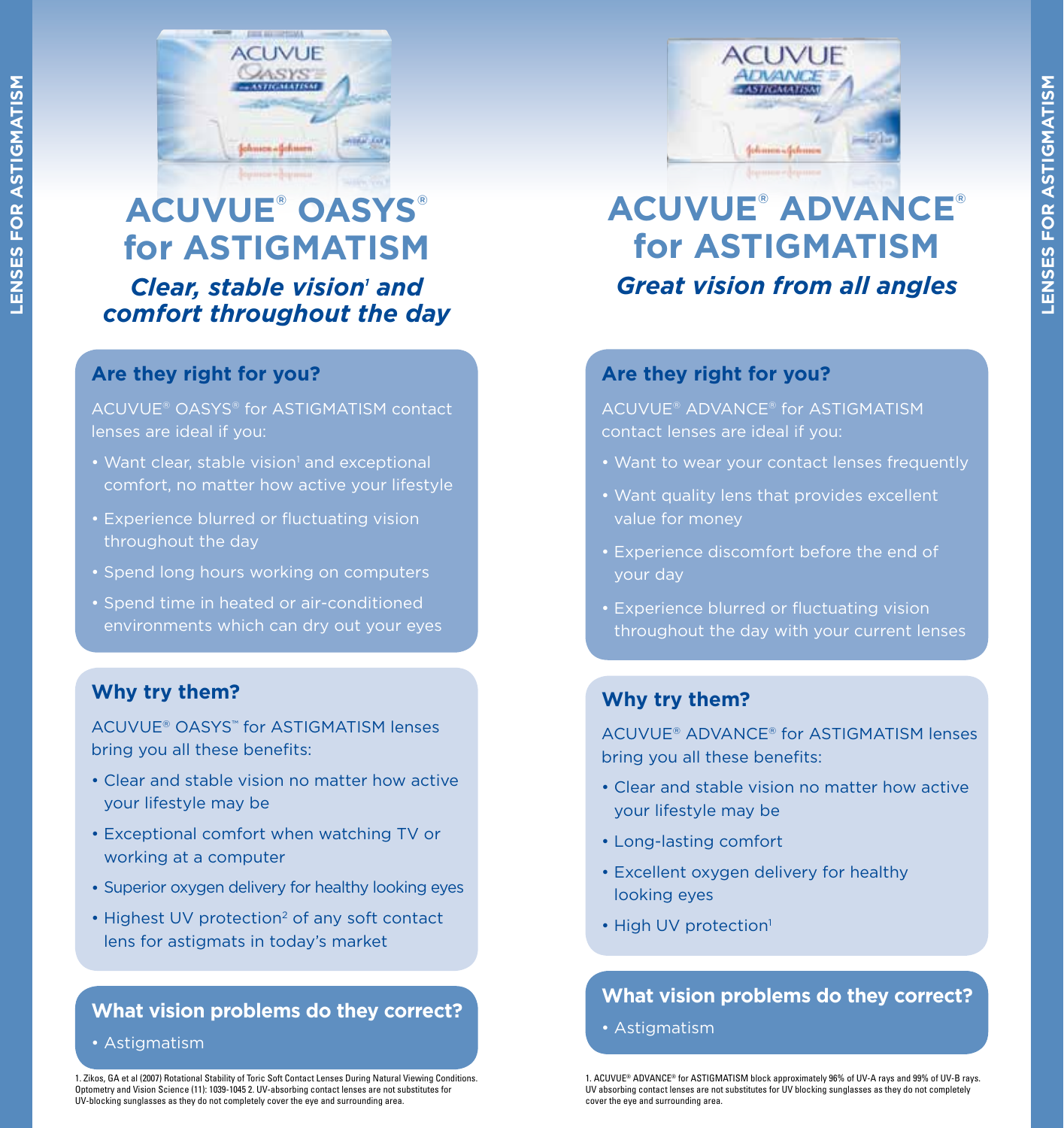

## **ACUVUE® BIFOCAL** *No need for reading glasses*

#### **Are they right for you?**

ACUVUE® BIFOCAL Contact Lenses are ideal if you:

- Don't want to carry reading glasses everywhere you go
- Have hobbies or an occupation that combines close and distant work
- Are used to wearing contact lenses and want to carry on wearing them as you pass through your 40s and 50s

#### **Why try them?**

ACUVUE® BIFOCAL lenses bring you all these benefits:

- The freedom to just put on your lenses and go – and not have to search around for reading glasses when you need them
- High UV protection<sup>1</sup>

#### **What vision problems do they correct?**

• Presbyopia

#### **Myth: People over 40 shouldn't wear contact lenses**

**Fact:** People of all ages wear contact lenses, including many older adults, thanks to bifocal and multifocal contact lenses and regular contacts for those with monovision. Even as eyes become dryer as people age, next generation contact lens materials can provide better all-day comfort than ever before.